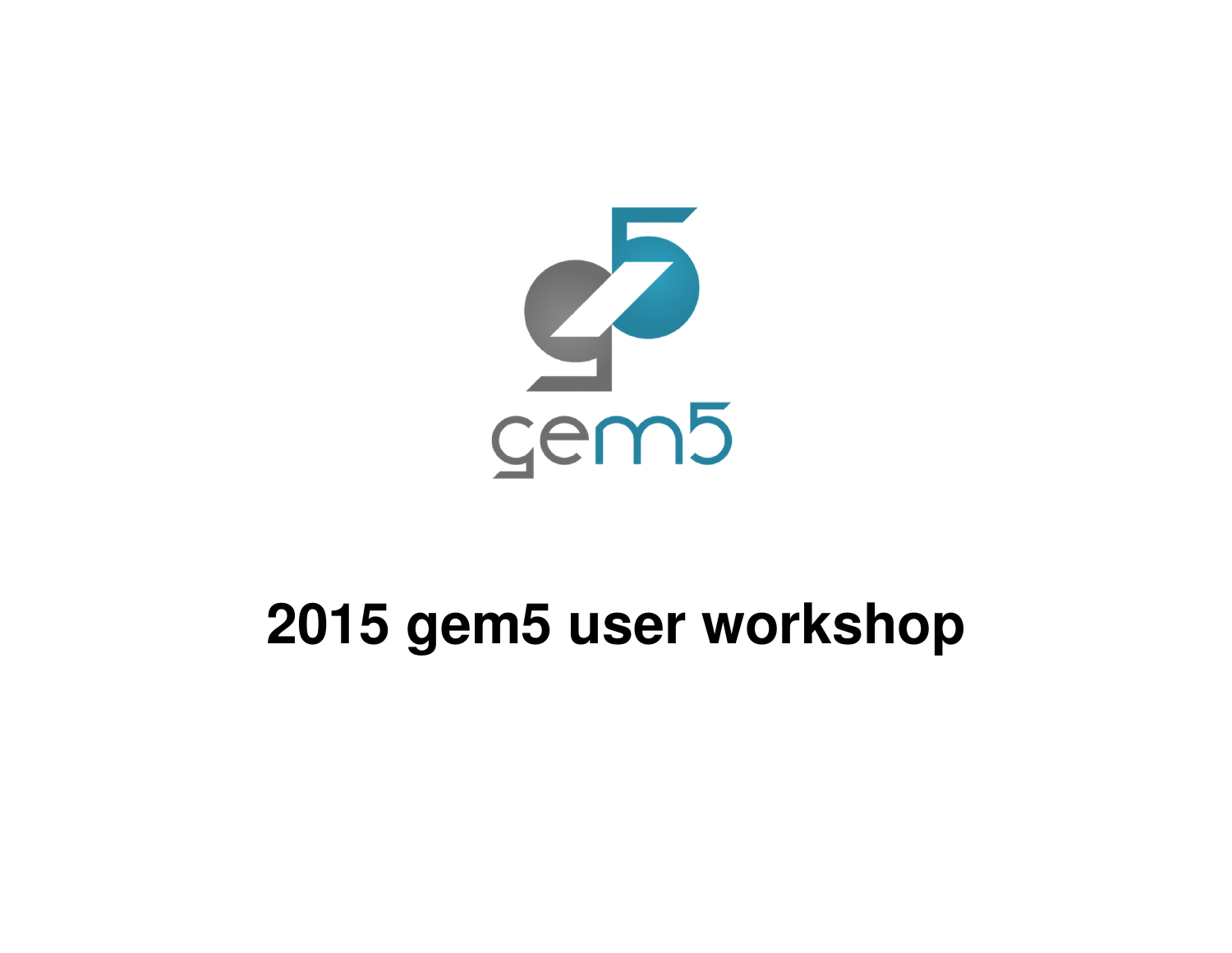### **Welcome!**

**Thanks for attending and speaking** 

- Thanks for your interest in and support of gem5
- We hope you get good technical information, but more importantly, we hope to build a sense of community
	- Get to know other contributors in person
	- $\blacksquare$  Help steer the future of the project

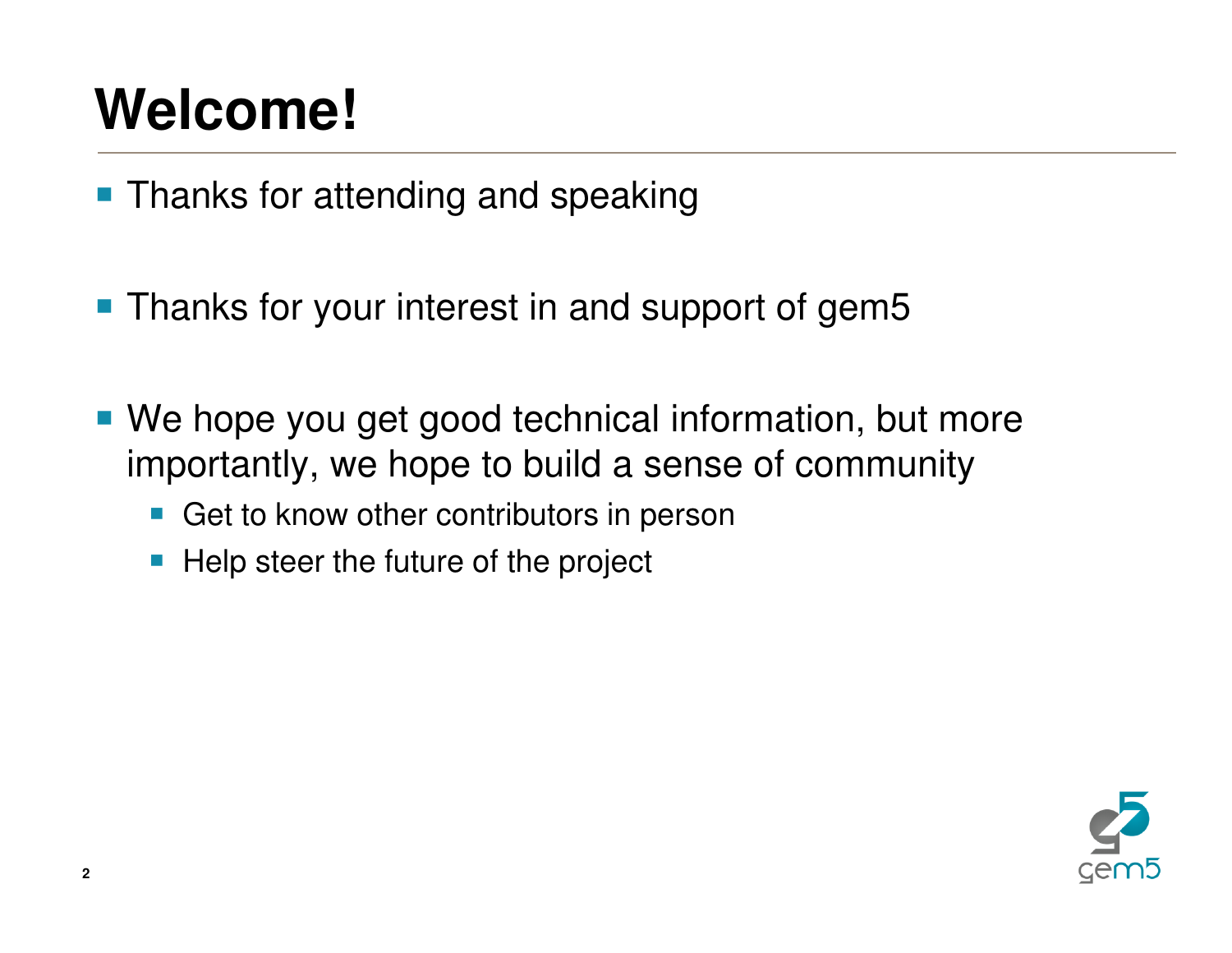### **Organizing Committee**

- Ali Saidi, ARM
- Andreas Hansson, ARM
- Nilay Vaish, Univ. of Wisconsin
- Tony Gutierrez, Univ. of Michigan / AMD
- Steve Reinhardt, AMD

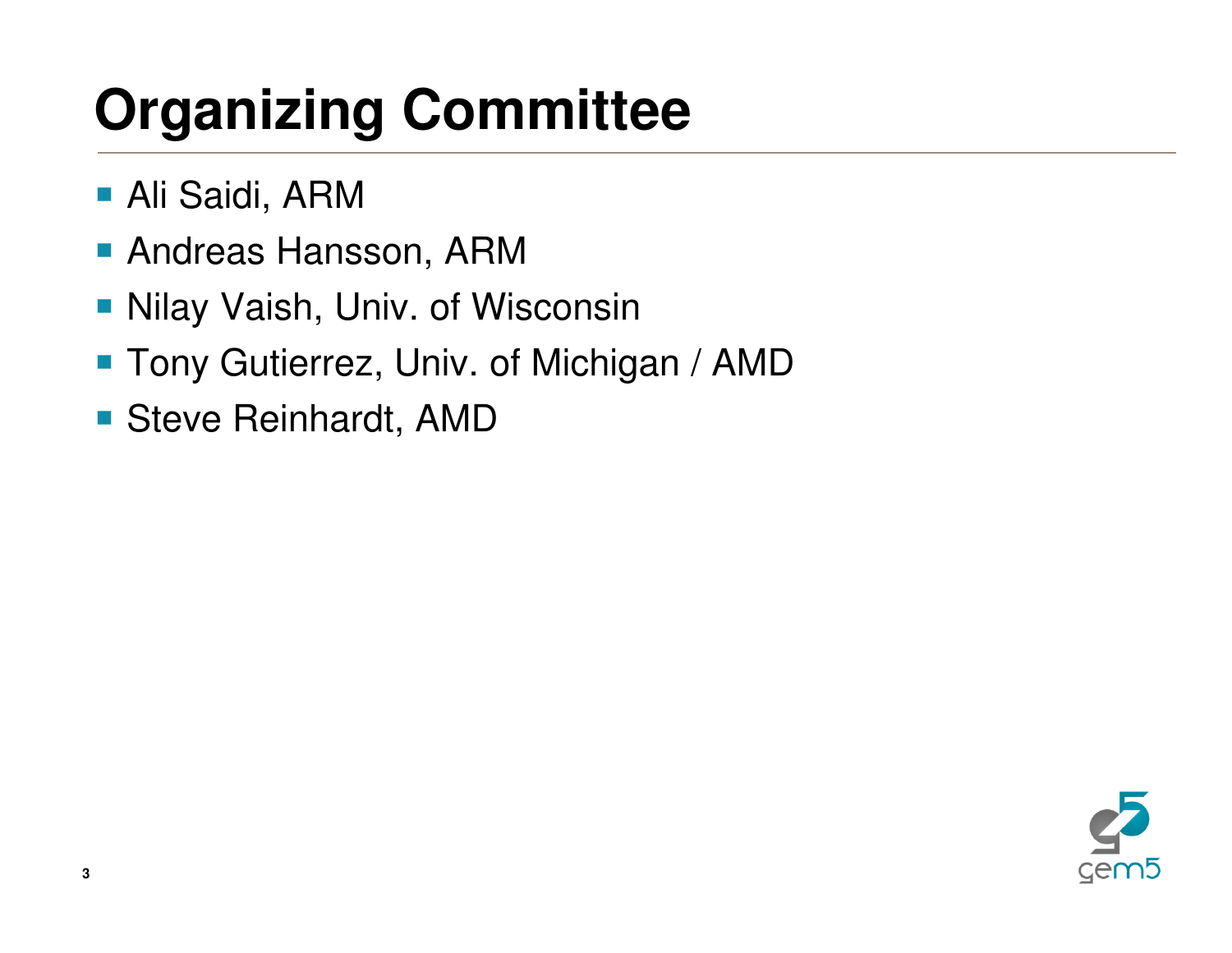# **Agenda (1/2)**

| <b>Topic</b>                                                               | Time             | Presenter                 | <b>Affiliation</b>              |
|----------------------------------------------------------------------------|------------------|---------------------------|---------------------------------|
| Introduction & Overview                                                    |                  | 9:00 AM Steve Reinhardt   | <b>AMD</b>                      |
| <b>Classic Memory System Re-visited</b>                                    |                  | 9:30 AM Andreas Hansson   | <b>ARM</b>                      |
| AMD's gem5 APU Simulator                                                   |                  | 10:00 AM Steve Reinhardt  | <b>AMD</b>                      |
| NoMali: Understanding the Impact of<br>Software Rendering Using a Stub GPU |                  | 10:15 AM Andreas Sandberg | <b>ARM</b>                      |
| Cycle-Accurate STT-MRAM model in gem5                                      | 10:30 AM Cong Ma |                           | University of<br>Minnesota      |
| An Accurate and Detailed Prefetching<br>Simulation Framework for gem5      |                  | 10:45 AM Martí Torrents   | <b>UPC</b>                      |
| <b>Break</b>                                                               | 11:00 AM         |                           |                                 |
| Supporting Native PThreads in SE Mode                                      |                  | 11:30 AM Brandon Potter   | <b>AMD</b>                      |
| Dynamically Linked Executables in SE Mode                                  |                  | 11:45 AM Brandon Potter   | <b>AMD</b>                      |
| Coupling gem5 with SystemC TLM 2.0<br><b>Virtual Platforms</b>             |                  | 12:00 PM Matthias Jung    | University of<br>Kaiserslautern |
| SST/gem5 Integration                                                       |                  | 12:15 PM Simon Hammond    | Sandia                          |
| Lunch                                                                      | 12:30 PM         |                           |                                 |

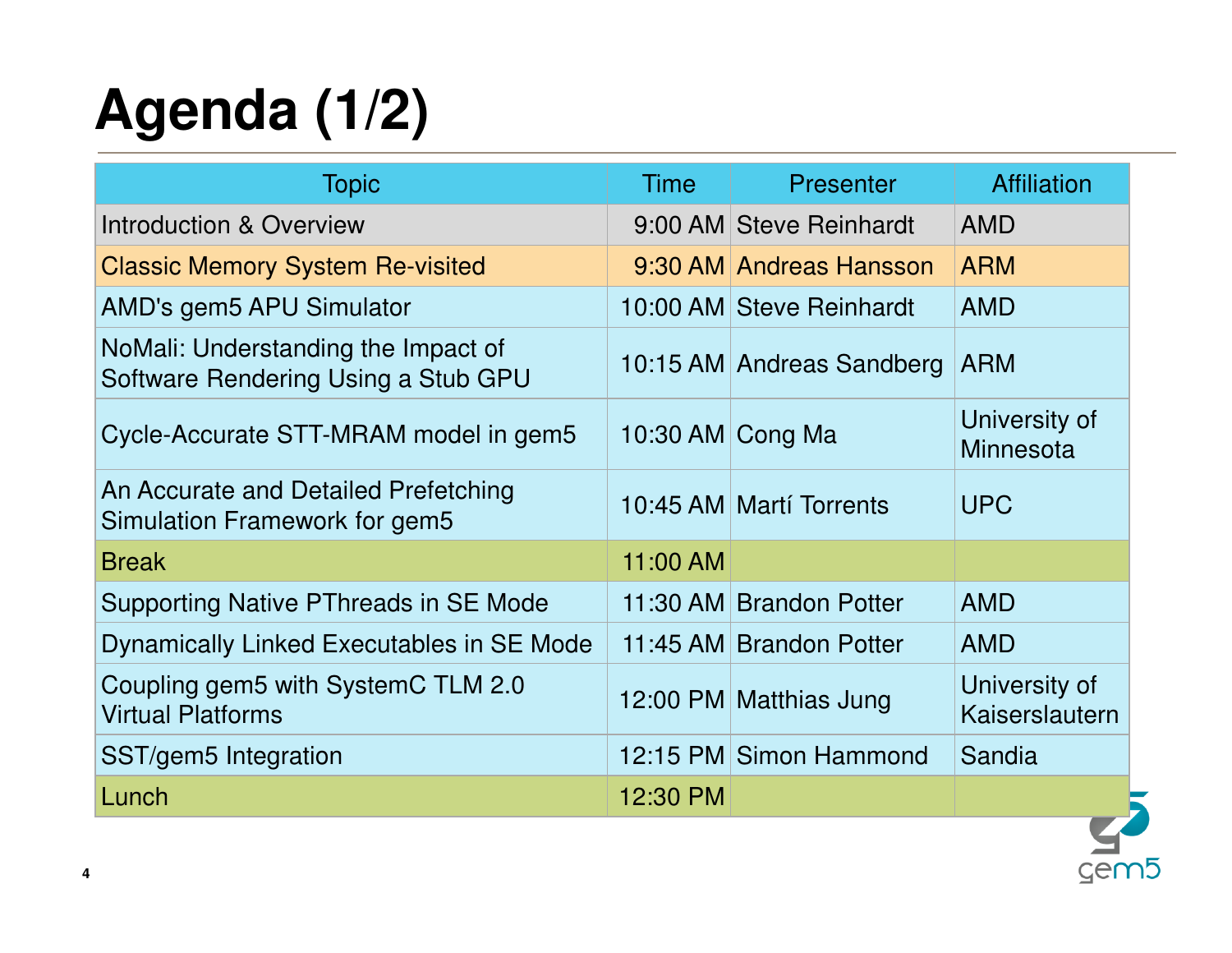# **Agenda (2/2)**

| <b>Topic</b>                                                                   | Time              | Presenter                   | <b>Affiliation</b>                  |
|--------------------------------------------------------------------------------|-------------------|-----------------------------|-------------------------------------|
| <b>Full-System Simulation at Near Native Speed</b>                             |                   | 1:30 PM Trevor Carlson      | Uppsala Univ.                       |
| Enabling x86 KVM-Based CPU Model in<br><b>Syscall Emulation Mode</b>           |                   | 1:45 PM Alexandru Dutu      | <b>AMD</b>                          |
| Parallel gem5 Simulation of Many-Core<br>Systems with SW-Programmable Memories | 2:00 PM           | <b>Bryan</b><br>Donyanavard | <b>UC</b> Irvine                    |
| Infrastructure for AVF Modeling                                                |                   | 2:15 PM Mark Wilkening      | <b>AMD</b>                          |
| gem5-Aladdin Integration for Heterogeneous<br><b>SoC Modeling</b>              |                   | 2:30 PM Y. Sophia Shao      | <b>Harvard</b><br><b>University</b> |
| Experiences Implementing Tinuso in gem5                                        |                   | 2:45 PM Maxwell Walter      | T. U. Denmark                       |
| Experiences with gem5                                                          |                   | 3:00 PM Miquel Moretó       | <b>BSC/UPC</b>                      |
| Little Shop of gem5 Horrors                                                    |                   | 3:15pm Jason Power          | U. Wisconsin                        |
| <b>Break</b>                                                                   | 3:30 PM           |                             |                                     |
| <b>Breakout Sessions</b>                                                       |                   | 4:00 PM Breakout Groups     |                                     |
| Wrap-Up                                                                        |                   | 5:00 PM Everyone            |                                     |
| <b>Conclusions</b>                                                             | 5:30 PM Ali Saidi |                             | <b>ARM</b>                          |

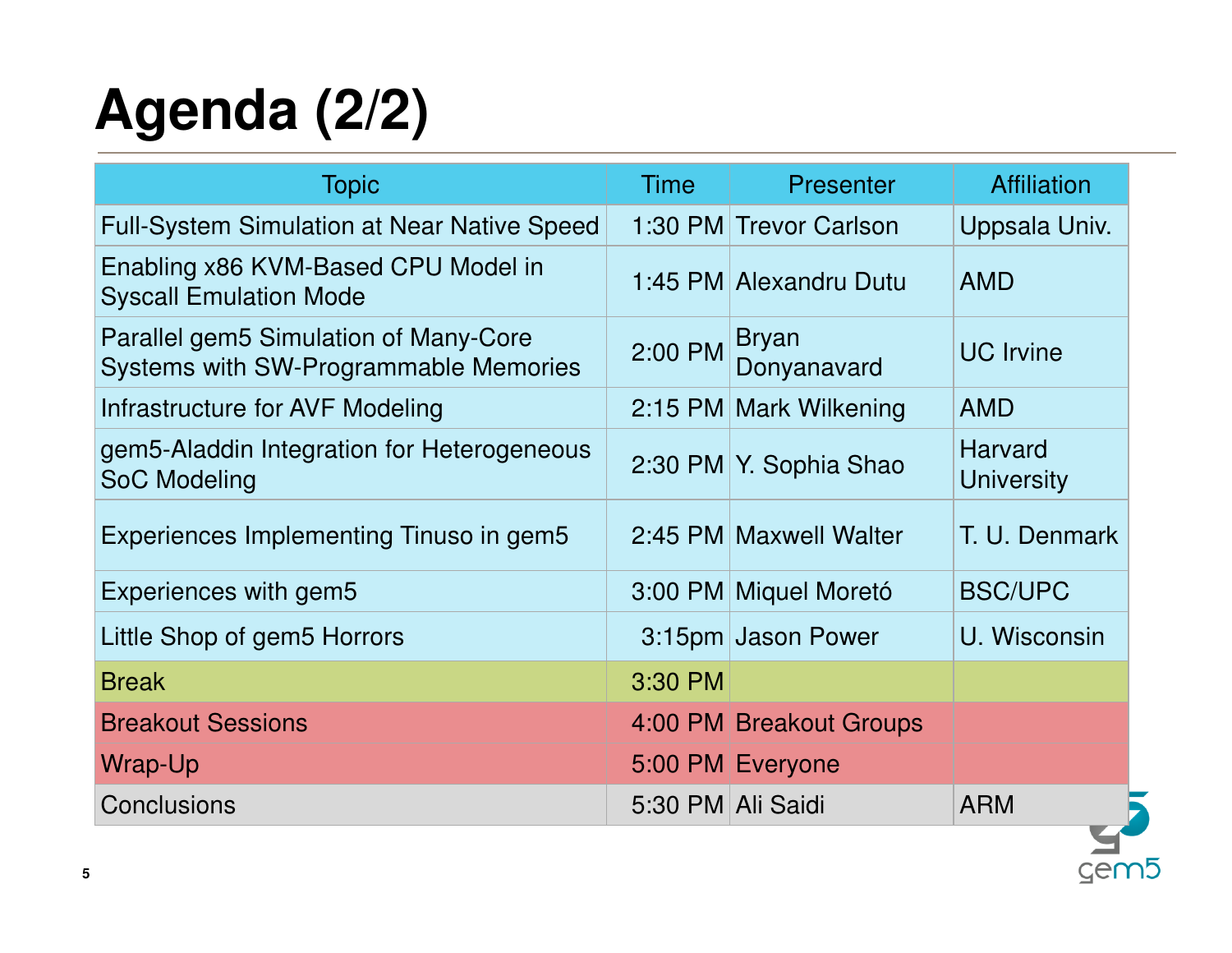#### **Breakout Sessions**

- Key opportunity for building community
	- What can we do to make gem5 better?
	- What can we do to improve/expand the gem5 community?
- Find people with similar issues/concerns/desires
	- Build a plan to address them
	- **Report back to the larger group at the end**
- **Some suggested topics:** 
	- **•** Verification & validation
	- **Service Service** Restructuring the Python configuration code
	- **Improving the review/commit process**

**I** …

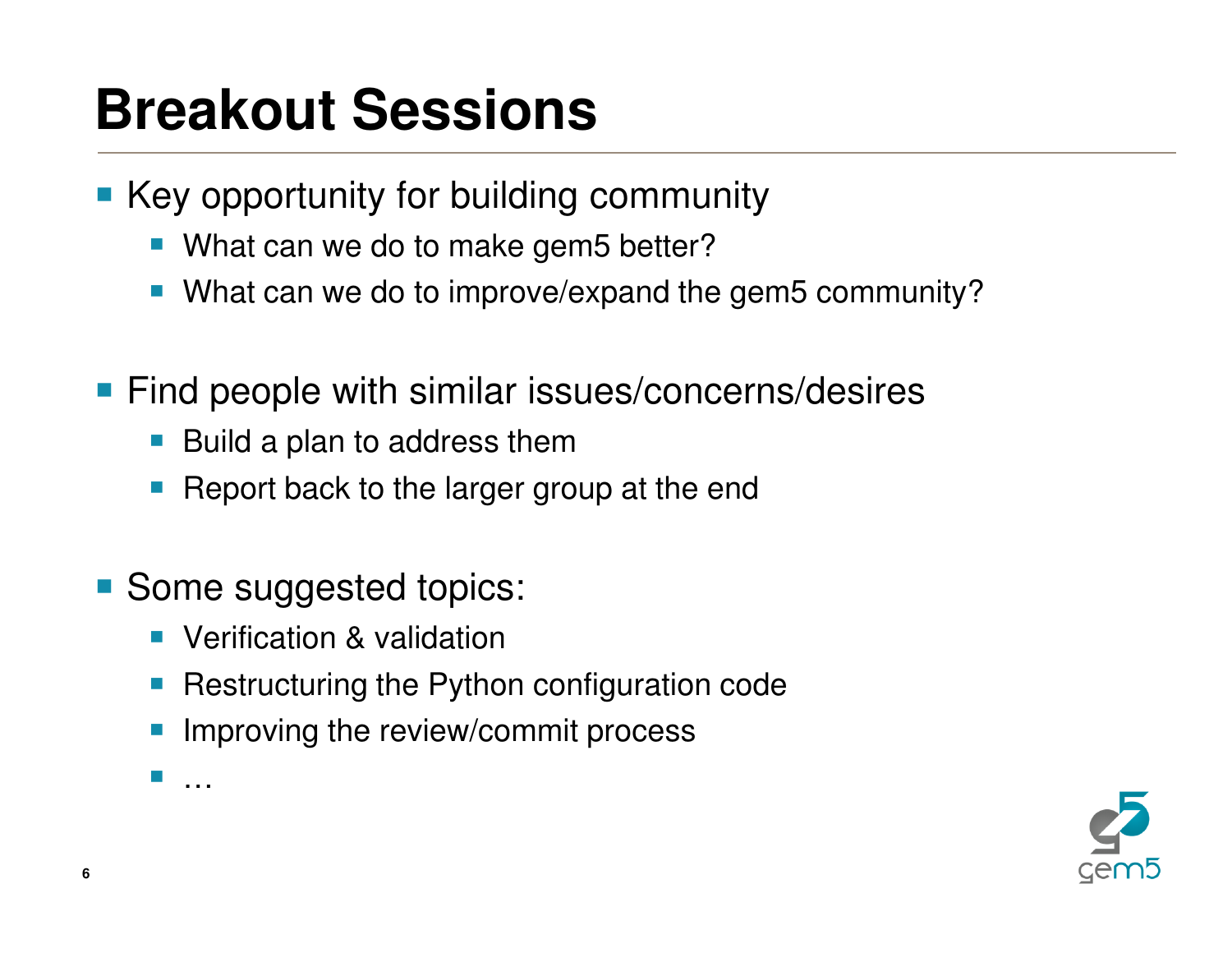#### **User Perspectives Talks**

- We appreciate your contribution, but schedule is tight
	- We wanted to maximize the opportunities for people to present
- We will brutally cut you off at 15 minutes
	- Don't take it personally
	- There should be time to follow up with speakers later
		- **During breaks & lunch**
		- After the workshop, or later this week
	- **If many people are interested, consider proposing a breakout session**
- Please move to the front of the room before the end of the previous speaker's presentation so you are ready to go

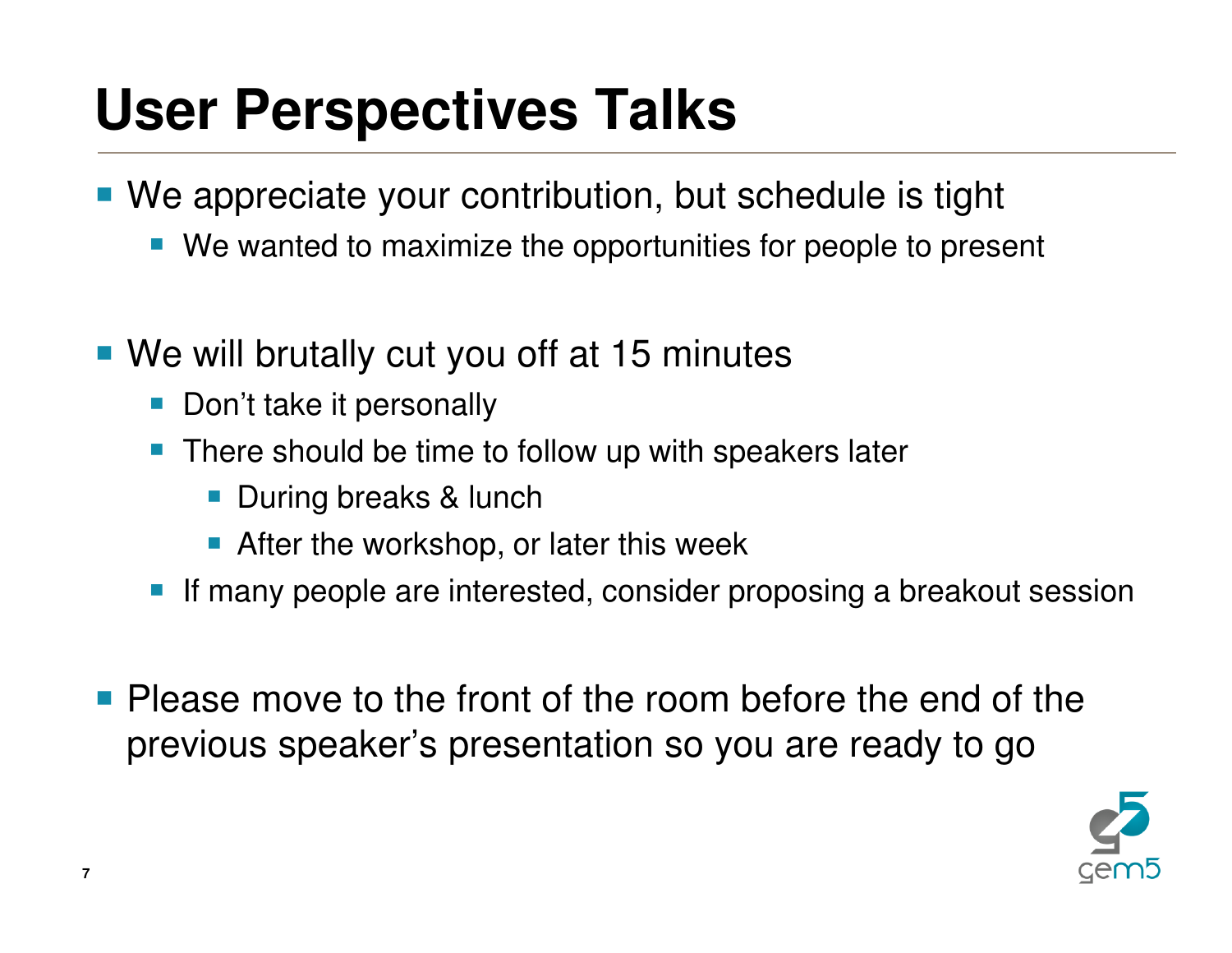### **Activity Summary**

■ 1,515 commits since last user workshop (Dec 2, 2012)

- From ~86 unique contributors
- **Service Service** Code base grown from ~430K to ~580K LOC
- **Activity has held fairly steady over that period** 
	- Each month,  $\sim$ 50 commits from  $\sim$ 10-14 contributors
- Prior to  $\sim$  2011, pattern was different
	- More commits per month (70+)
	- **From fewer unique contributors (5-7)**
- First derivative still positive (good!), but 2nd derivative is  $\sim$ 0
	- **Just a sign of maturity, or is this a problem?**